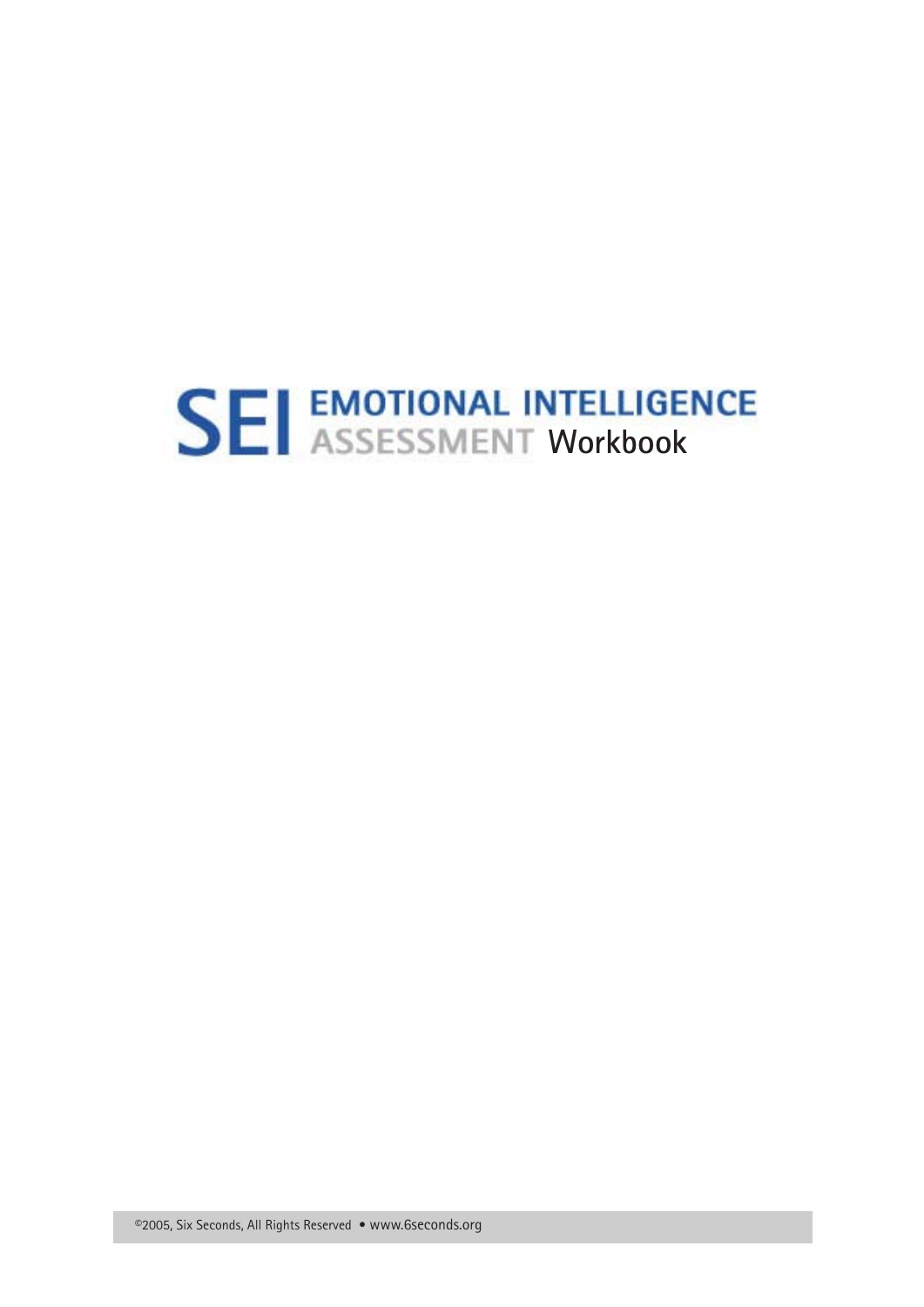#### **About the SEI and Emotional Intelligence**

The scientific definition of emotional intelligence comes from Drs. John Mayer, Peter Salovey, and David Caruso:

Emotional intelligence refers to an ability to recognize the meanings of emotion and their relationships, and to reason and problem-solve on the basis of them. Emotional intelligence is involved in the capacity to perceive emotions, assimilate emotion-related feelings, understand the information of those emotions, and manage them.

- Mayer, J. D., Caruso, D., & Salovey, P. (1999). *Emotional intelligence meets traditional standards for an intelligence. Intelligenc*e, 27, 267-298.

So if emotional intelligence is the ability to perceive, use, understand, and manage emotion, how do you put that intelligence into action? The Six Seconds' Model provides three "pursuits" that will help you do so. There are eight competencies divided between the three areas. The SEI is a self-assessment of your effectiveness in those eight competencies.

As a self-assessment, the SEI report is a reflection of how you answered the questions -- which will change over time. All these competencies are learnable, and all vary depending on what's going on in your life.

The SEI report is a snapshot of this moment in time.

"SEI" (pronounced "say") stands for "Six Seconds Emotional Intelligence" and it means "Six" in Italian. The tool was codeveloped by Six Seconds International and Six Seconds Italia. It has been tested in the US, Europe, and Asia; the psychometric properties of the tool are

#### **FYI... EQ is Not:**

- **• Being"too emotional," "nice,"or "touchy-feely."**
- **• The opposite of IQ**
- **• 80% of Success**
- **Personality**

rigorous -- it is a statistically reliable self-report assessment. The technical manual is available for download from www.6seconds.org/sei/

A note on the math...

The scores are reported based on a bell curve (along same guidelines used in IQ scores). Most people are close to 100 – the mean – with standard deviation of 15. That means approximately 68% of the population is located between 85 and 115 (one standard deviation above and one

standard deviation below the mean). Another 28% of the population is between one and two standard deviations and the remaining 4% are above or below three standard deviations. For the SEI profile, the bell curve is divided into 5 blocks -- and scores are reported as Vulnerable (0-70); Emerging (71-90); Functional (91-110); Skilled (111-130); and Expert (131-150).

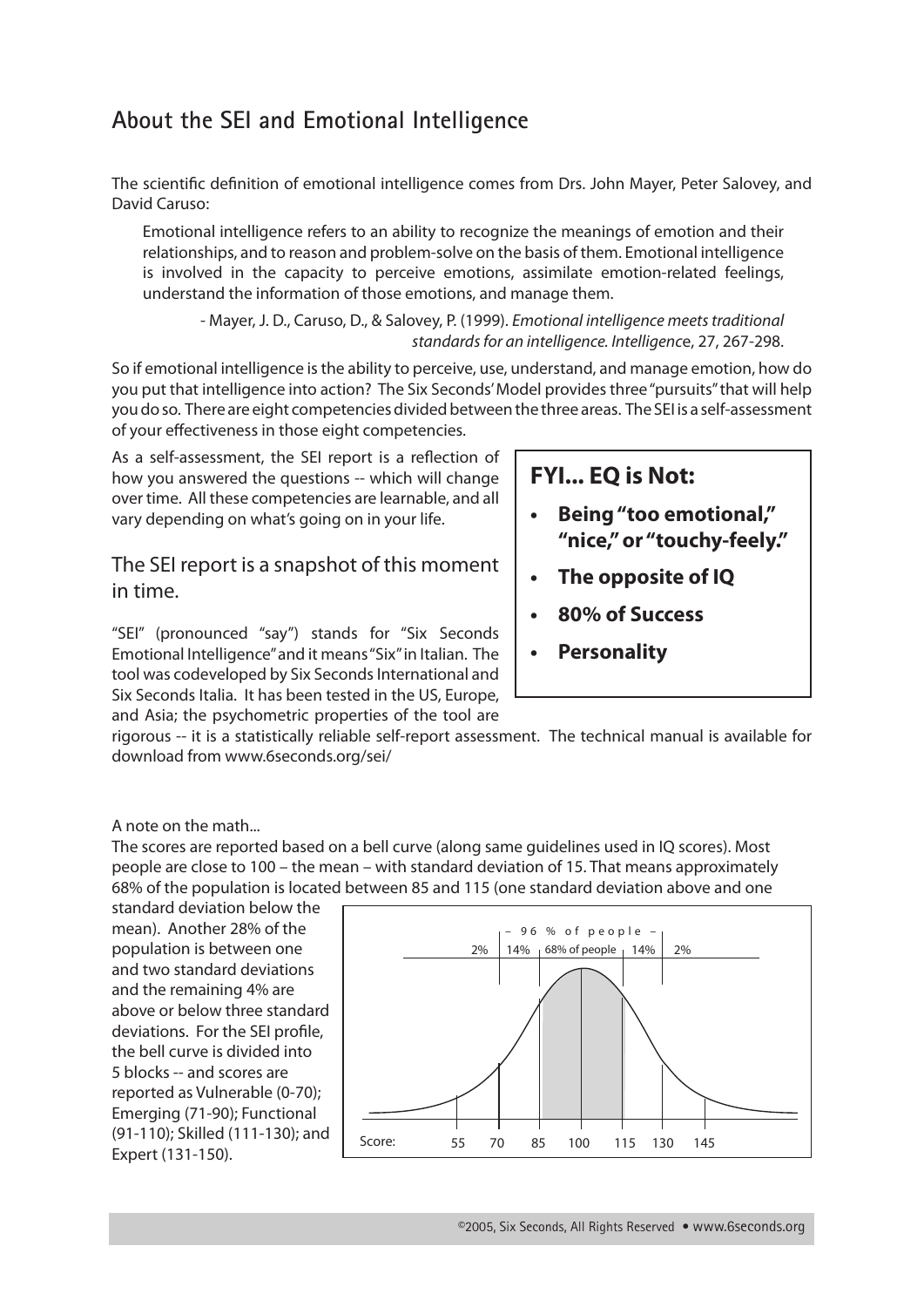#### **Context**

| The client(s) is(are):                |  |
|---------------------------------------|--|
| The people who will see the data are: |  |
| The purpose of this debriefing is:    |  |
| The scope of our work together is:    |  |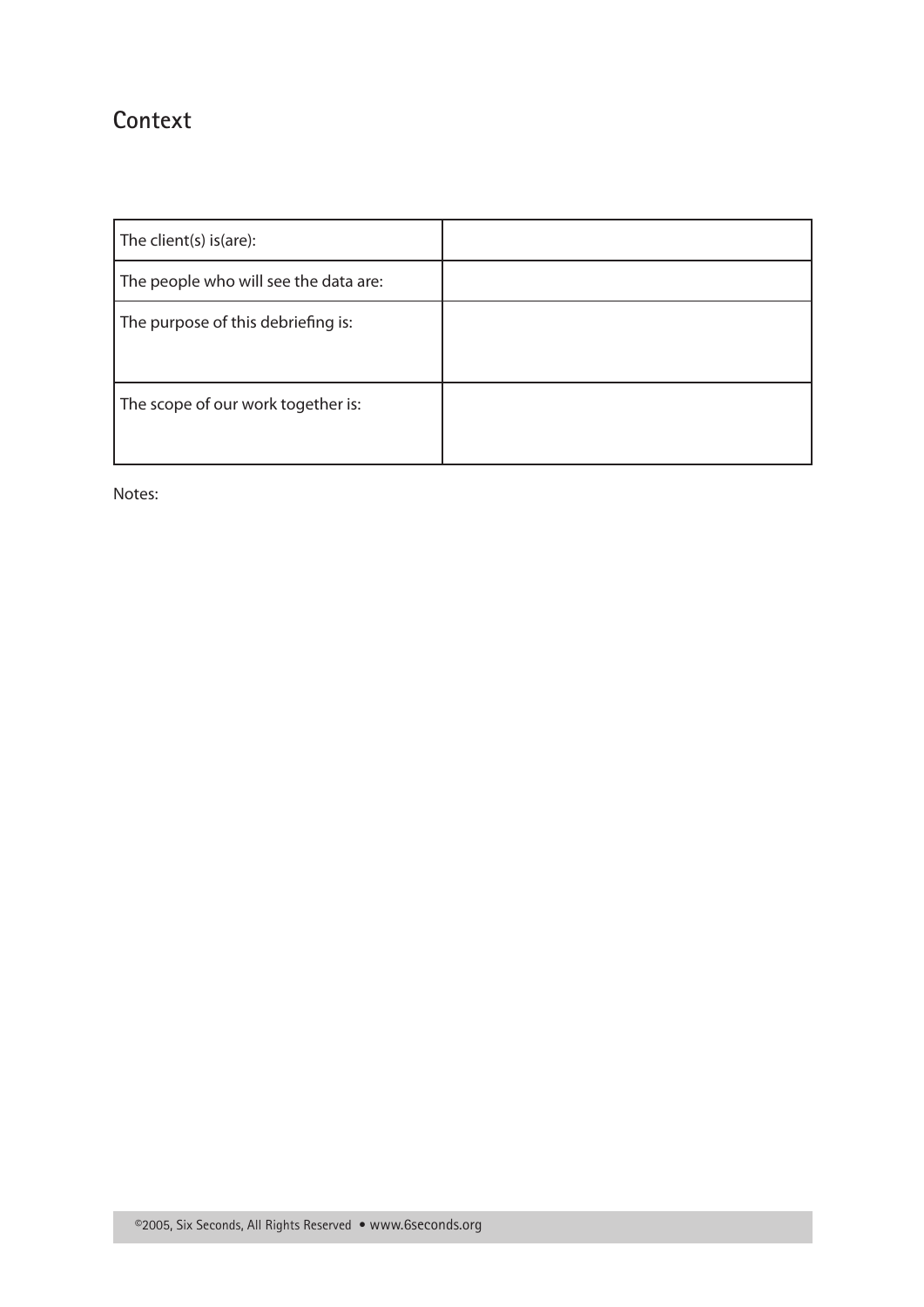#### **Awareness**

| Competency                                              | Definition                                                                                                           | What does this mean to you? |
|---------------------------------------------------------|----------------------------------------------------------------------------------------------------------------------|-----------------------------|
| <b>Enhance</b><br><b>Emotional Literacy</b>             | Learning to accurately<br>identify and appropriately<br>express feelings.                                            |                             |
| <b>Recognize</b><br><b>Patterns</b>                     | Consciously identifying our<br>own habitual reactions.                                                               |                             |
| <b>Apply</b><br><b>Consequential</b><br><b>Thinking</b> | Assessing the short and<br>long term costs and<br>benefits of our choices<br>(emotionally as well as<br>tactically). |                             |
| <b>Navigate Emotions</b>                                | Managing feelings to access<br>the wisdom and energy<br>they offer.                                                  |                             |
| <b>Engage Intrinsic</b><br><b>Motivation</b>            | Gaining energy from<br>personal values and<br>commitments versus being<br>driven by others.                          |                             |
| <b>Exercise Optimism</b>                                | Taking a perspective of<br>choice and opportunity.                                                                   |                             |
| <b>Increase Empathy</b>                                 | Recognizing and<br>appropriately responding<br>to others emotions.                                                   |                             |
| <b>Pursue Noble</b><br><b>Goals</b>                     | Connecting your daily<br>choices with your deep<br>sense of purpose.                                                 |                             |

#### The Six Seconds' Model in Your Words: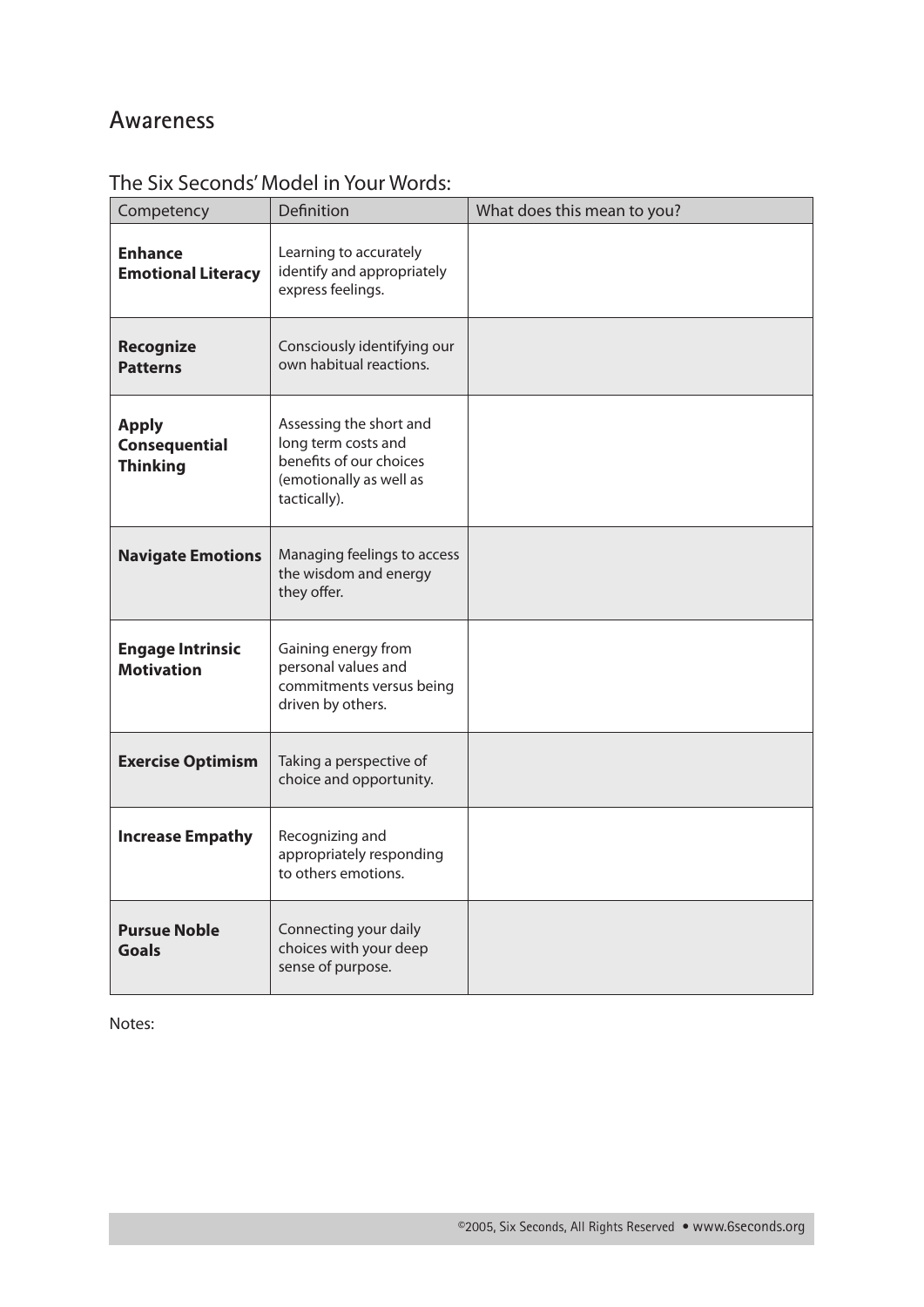# **Reacting to Feedback**

| Competency                              | Circle your score zone |          | What do you feel and think about these<br>scores? |
|-----------------------------------------|------------------------|----------|---------------------------------------------------|
| <b>Enhance Emotional</b>                | Vulnerable             | Emerging |                                                   |
| <b>Literacy</b>                         | Functional             |          |                                                   |
|                                         | Skilled                | Expert   |                                                   |
| <b>Recognize Patterns</b>               | Vulnerable             | Emerging |                                                   |
|                                         | Functional             |          |                                                   |
|                                         | <b>Skilled</b>         | Expert   |                                                   |
| <b>Apply</b>                            | Vulnerable             | Emerging |                                                   |
| <b>Consequential</b><br><b>Thinking</b> | Functional             |          |                                                   |
|                                         | Skilled                | Expert   |                                                   |
| <b>Navigate Emotions</b>                | Vulnerable             | Emerging |                                                   |
|                                         | Functional             |          |                                                   |
|                                         | Skilled                | Expert   |                                                   |
| <b>Engage Intrinsic</b>                 | Vulnerable             | Emerging |                                                   |
| <b>Motivation</b>                       | Functional             |          |                                                   |
|                                         | Skilled                | Expert   |                                                   |
| <b>Exercise Optimism</b>                | Vulnerable             | Emerging |                                                   |
|                                         | Functional             |          |                                                   |
|                                         | <b>Skilled</b>         | Expert   |                                                   |
| <b>Increase Empathy</b>                 | Vulnerable             | Emerging |                                                   |
|                                         | Functional             |          |                                                   |
|                                         | Skilled                | Expert   |                                                   |
| <b>Pursue Noble</b><br><b>Goals</b>     | Vulnerable             | Emerging |                                                   |
|                                         | Functional             |          |                                                   |
|                                         | <b>Skilled</b>         | Expert   |                                                   |

#### What are your performance-zone scores, and what's your first reaction?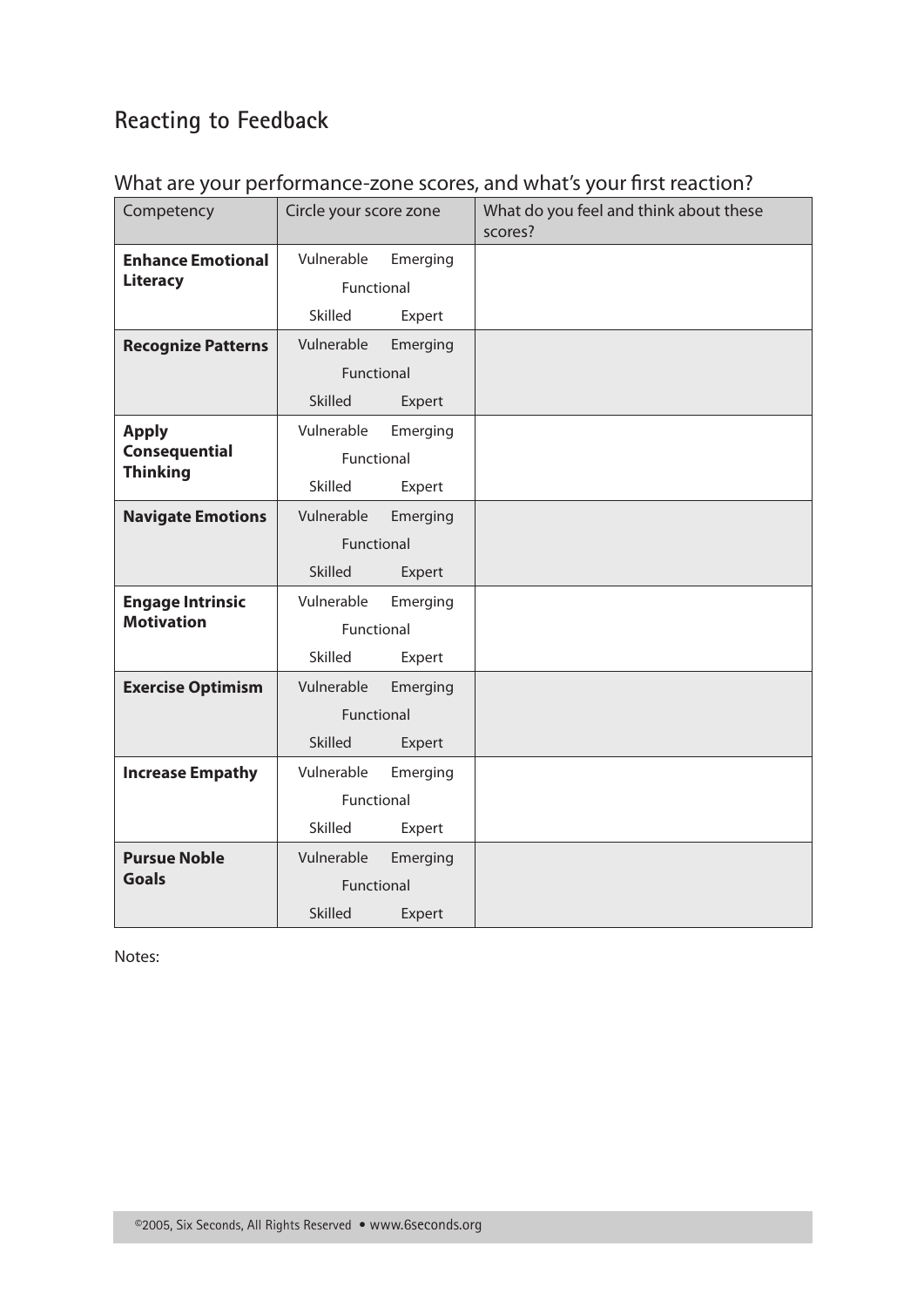### **Looking for Connections**

Often higher scoring and lower scoring areas are related. For example, one could compensate for another, they could have the same source, or they could two aspects of one central area.

Identify some lower scoring and some higher scoring areas and note down connections.

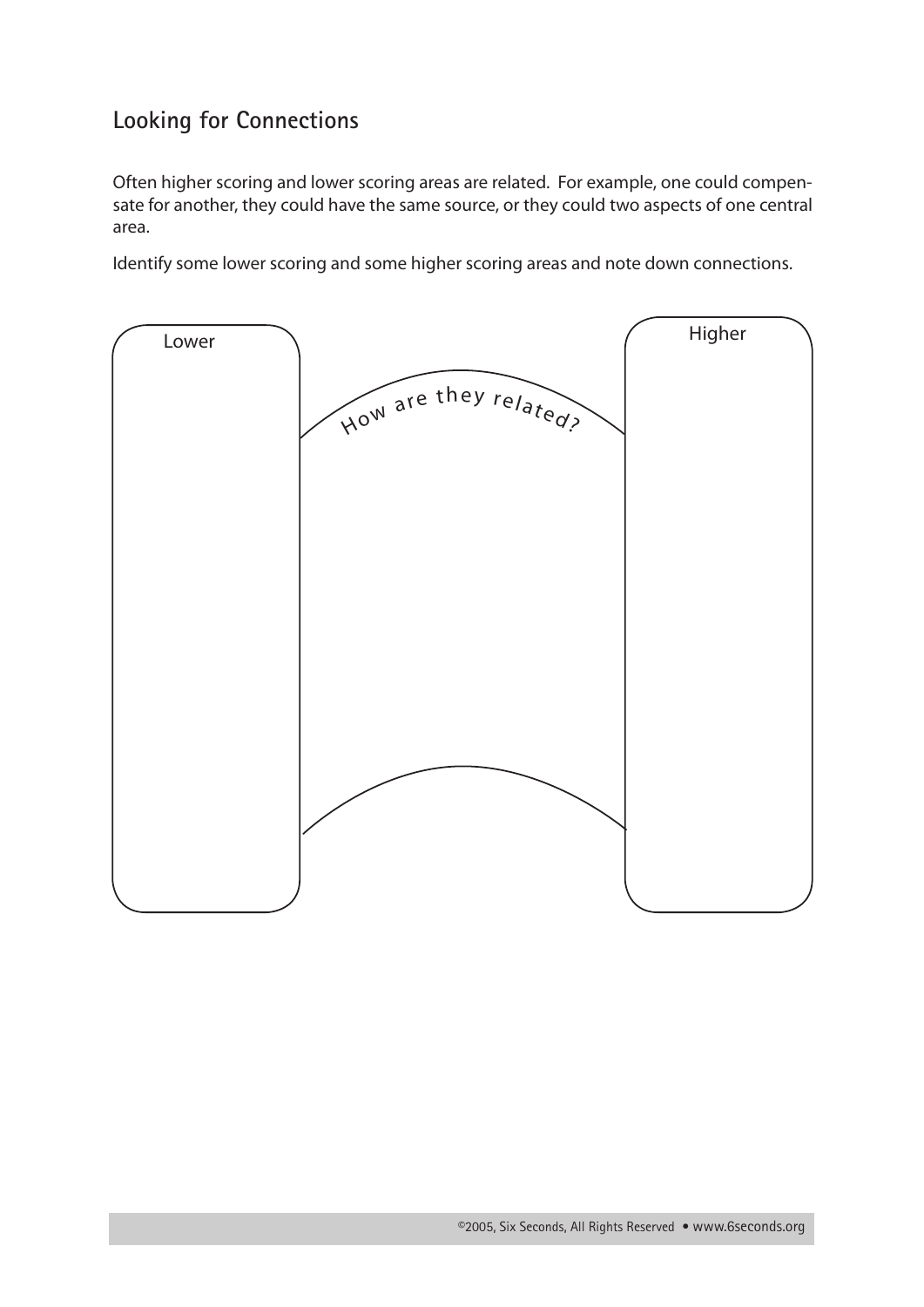#### **Cause and Effect**

Choose two higher scoring and two lower scoring areas. For each, identify 3-4 of the ways you act out this level of competence (in My Behaviors). Then identify the impact – how is it affecting the results you are achieving in your work or life?

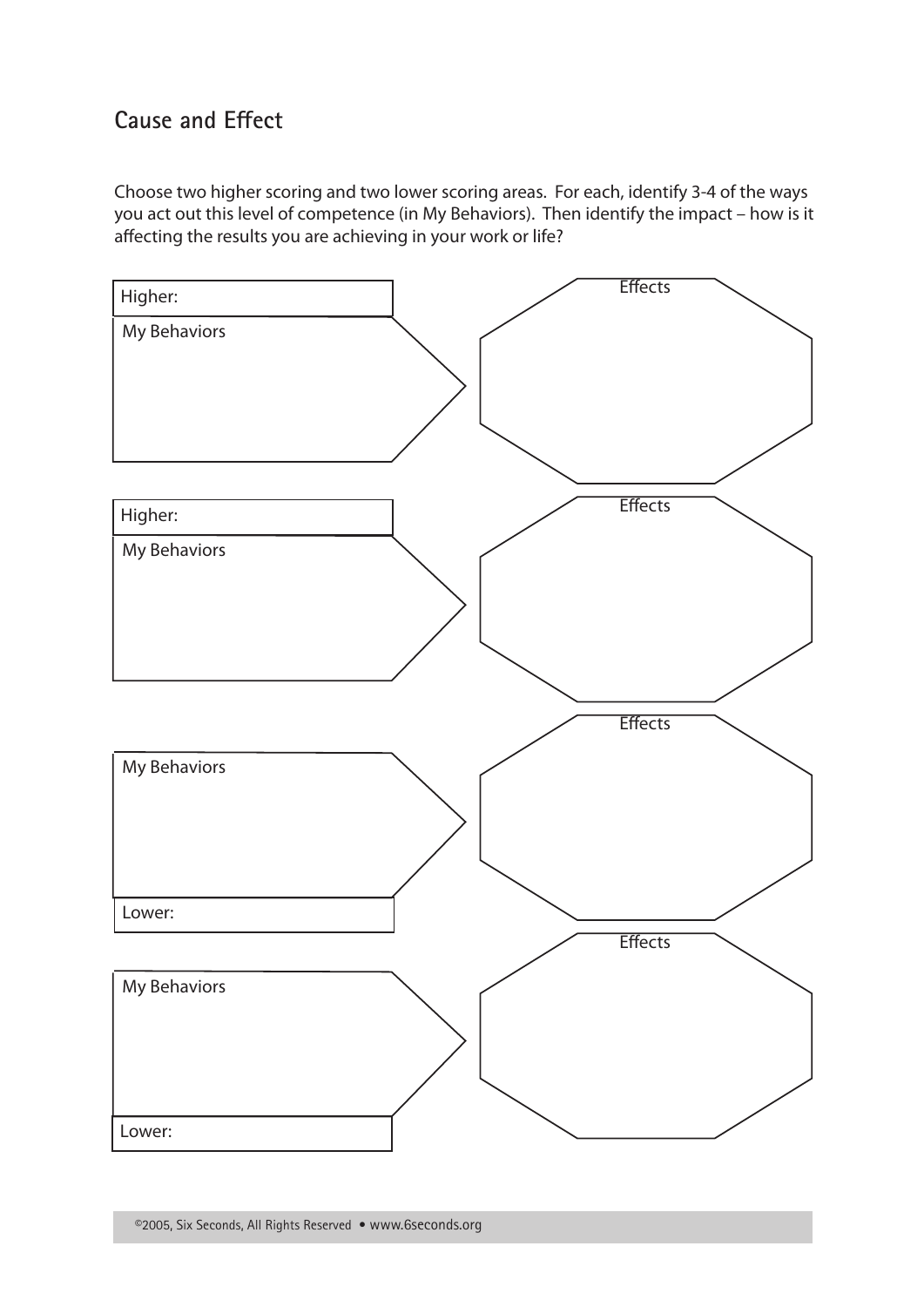#### **Intention**

First identify an outcome – one "boulder to move" in your work or life – one change you would like to achieve. Then consider what EQ competencies would be helpful. Finally consider the support available for you to develop and apply those competencies.



(C) What support will help you push the lever?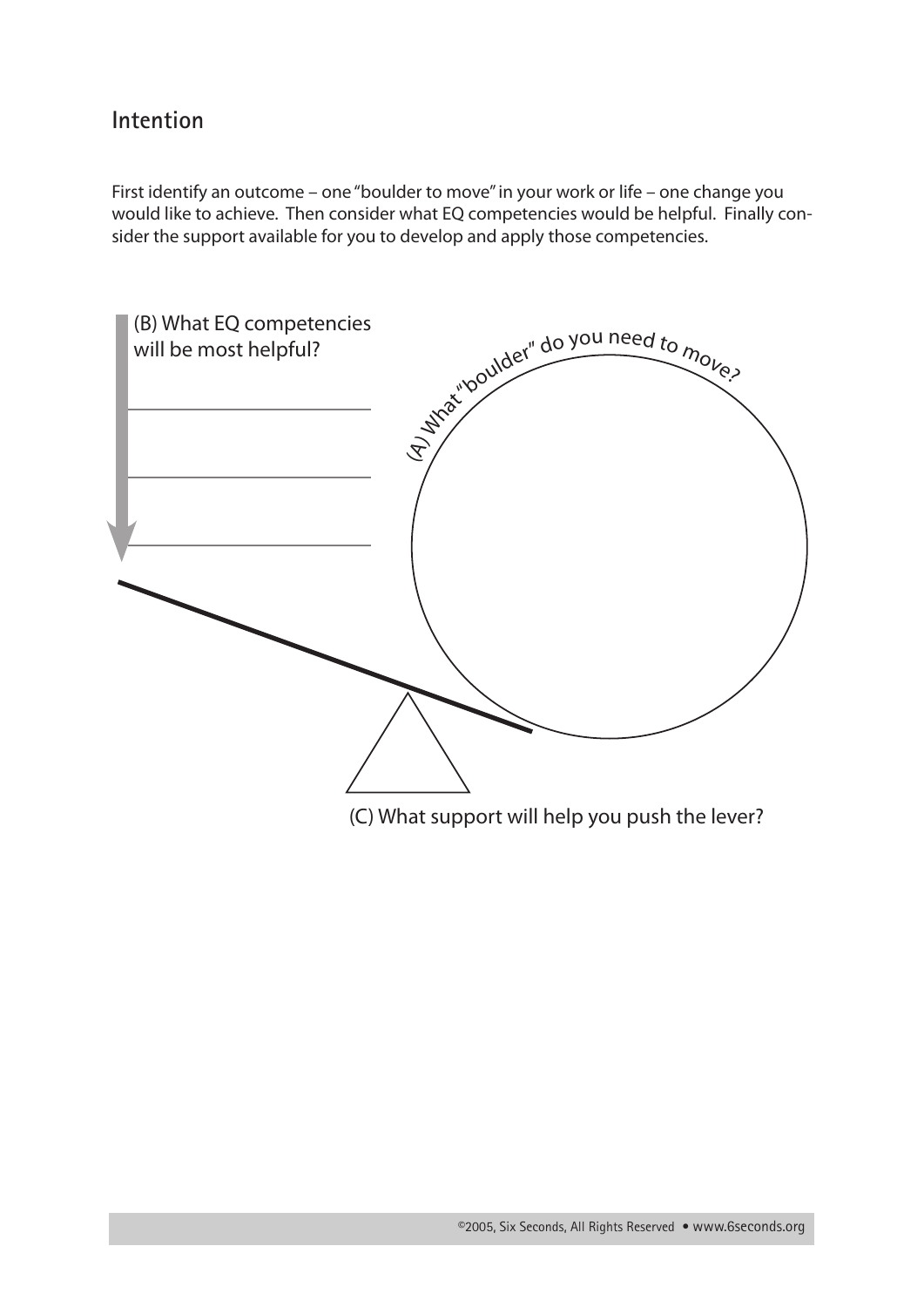#### **Delta**

What are two or three aspects of your work and life that you would like to see change?

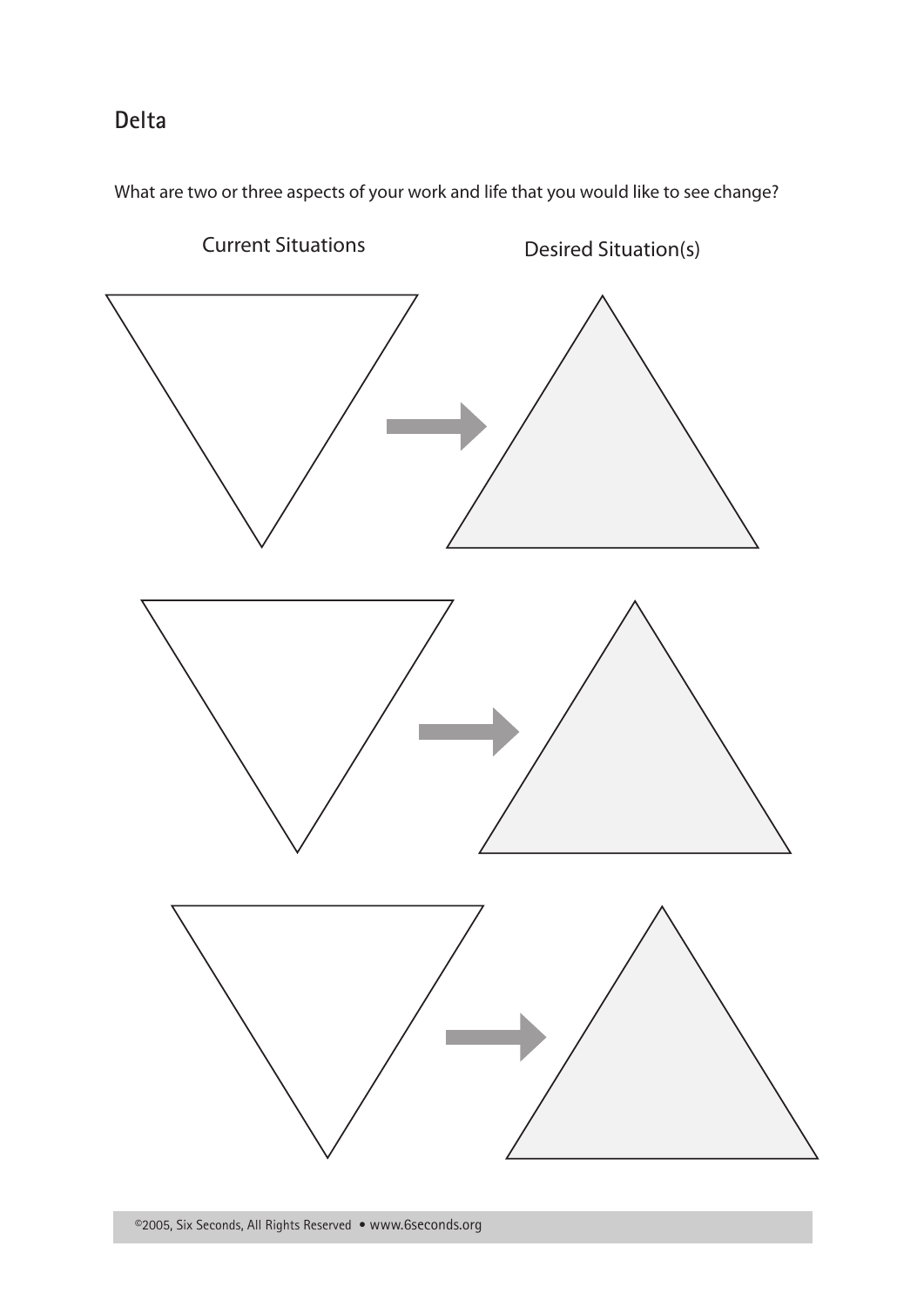## **Purpose**

Why do you want to make the changes you identified on the previous two pages?

Why does this matter?

and why does **that** matter?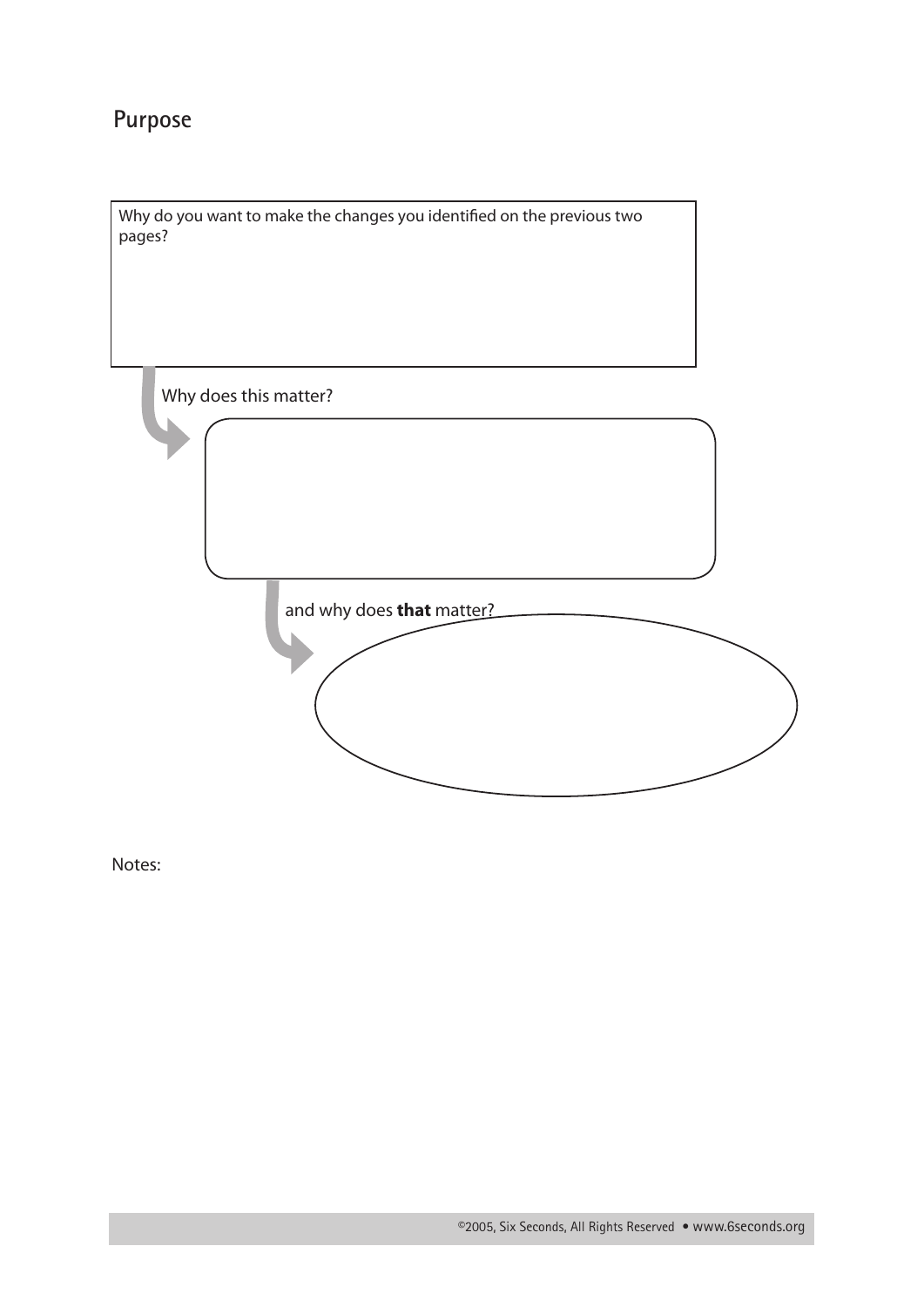#### **Alignment**

Do your actions (what you do), your intentions (how you are doing it), and your purpose (why you are doing it) line up? Wherever they do not, you have an opportunity for growth. Your SEI profile tells you about your strengths in these three areas.

Review your SEI scores and shade in the areas below to indicate relative strength (ie, more shading = greater strength).



Looking at the shaded diagram, what areas of EQ are essential for you to develop or leverage more effectively?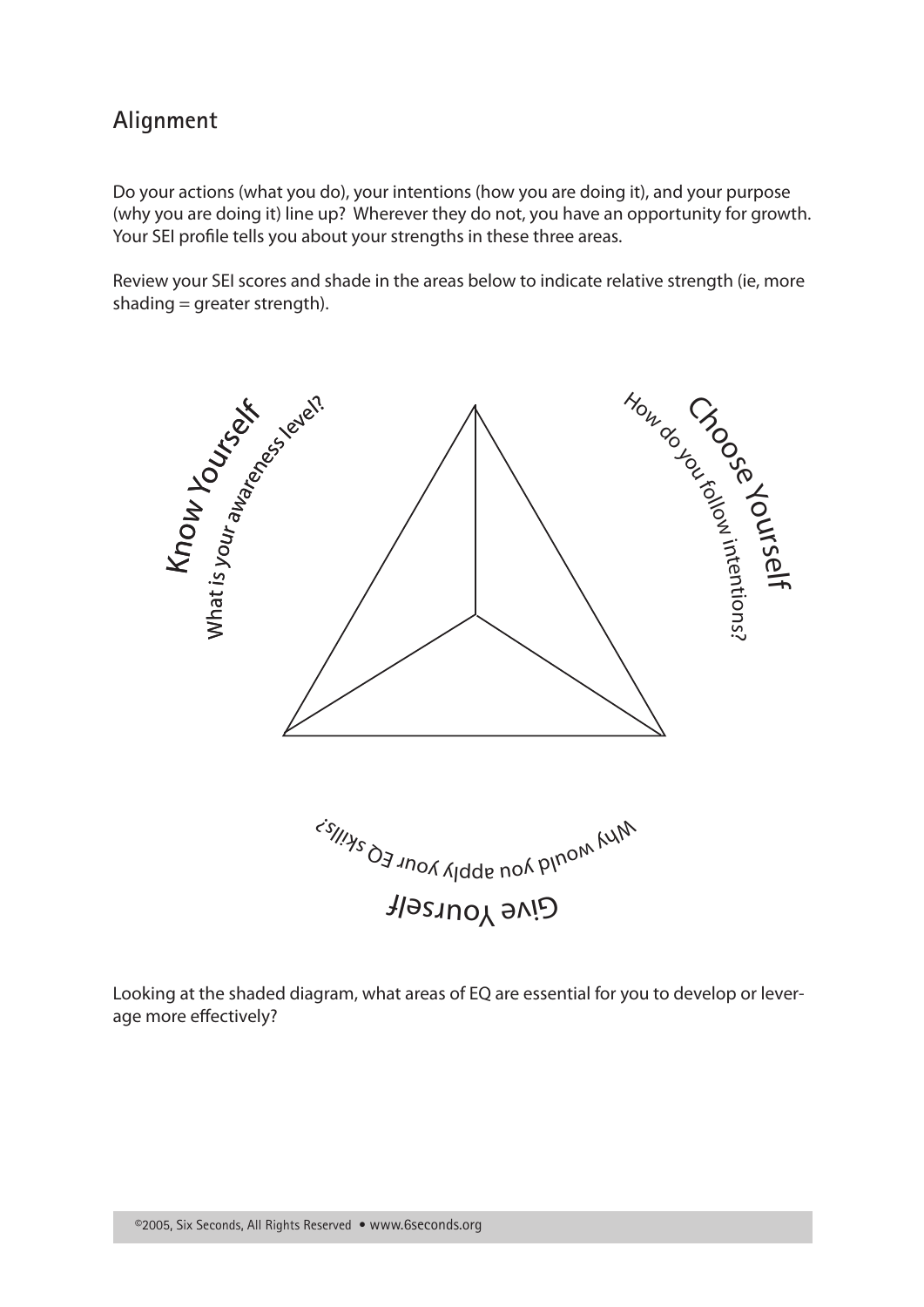# **Commitment**

What EQ skills are you committed to develop or leverage?

| Competence | What would it look like for me to What will I do in the next 2<br>be more effective here? | weeks? |
|------------|-------------------------------------------------------------------------------------------|--------|
|            |                                                                                           |        |
|            |                                                                                           |        |
|            |                                                                                           |        |
|            |                                                                                           |        |
|            |                                                                                           |        |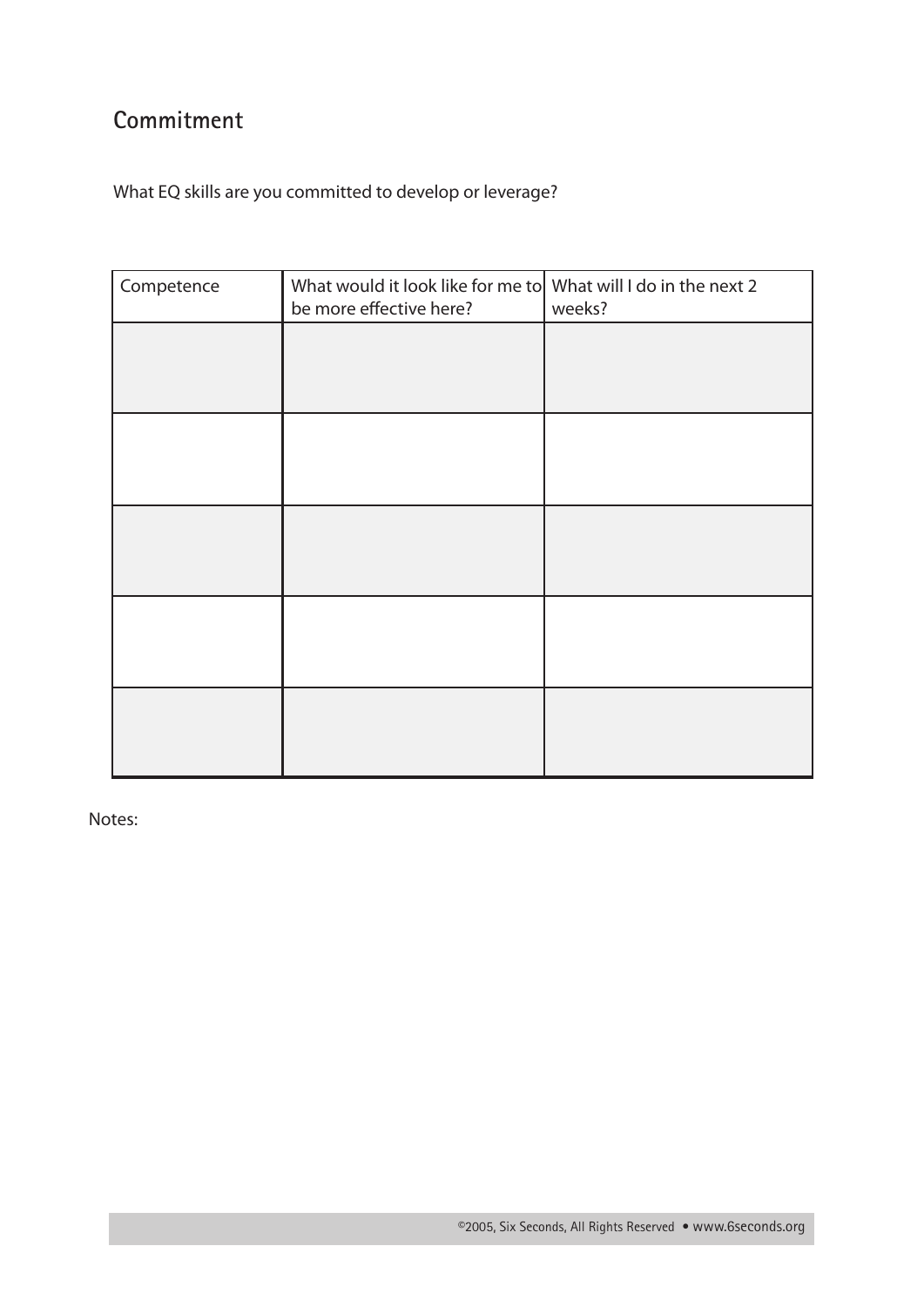# **Further Reading**

APPLICATION: Joshua Freedman, *At the Heart of Leadership: How to get results with emotional intelligence* San Francisco: Six Seconds EQ Press, 2007

Mimi Frenette, *EQ Action Log* San Francisco: Six Seconds EQ Press, 2006

# $1.$  KNOW YOURSELF



David Caruso and Peter Salovey, *The Emotionally Intelligent Manager: How to Develop and Use the Four Emotional Skills of Leadership San Francisco: Jossey-*Bass, 2004

Paul Ekman, *Emotions Revealed: Recognizing Faces and Feelings to Improve Communication and Emotional Life* New York: Henry Holt and Company, 2003

Robert Plutchik, "The Nature of Emotions" *American Scientist* July-August 2001 Vol: 89 Number: 4 Page: 344



How to Get Results with o Get nestrige



#### 2. CHOOSE YOURSELF:

Stephen R. Covey, The *7 Habits of Highly Effective People: Powerful Lessons in Personal Change* New York: Fireside, 1989

Kerry Patterson, Joseph Grenny, Ron McMillan, Al Switzler, *Crucial Conversations: Tools for Talking When Stakes Are High* New York: McGraw Hill, 2002

Karen Reivich and Andrew Shatte, *The Resilience Factor: 7 Keys to Finding Your Inner Strength and Overcoming Life's Hurdles* Broadway Books 2003

Paul G. Stoltz, *Adversity Quotient: Turning Obstacles into Opportunities* John Wiley & Sons 1997

# 3. GIVE YOURSELF:

Marcus Buckingham, *The One Thing You Need To Know: About Great Managing, Great Leading, and Sustained Individual Success* New York: Free Press, 2005

Stephen R. Covey, *The 8th Habit: From Effectiveness to Greatness* New York: Free Press, 2004

Daniel Goleman, Richard Boyatzis, Annie McKee, *Primal Leadership: Realizing the Power of Emotional Intelligence* Boston: Harvard Business School Publishing, 2002



Martin E. P. Seligman, *Authentic Happiness: Using the New Positive Psychology to Realize Your Potential for Lasting Fulfillment* New York: Free Press, 2002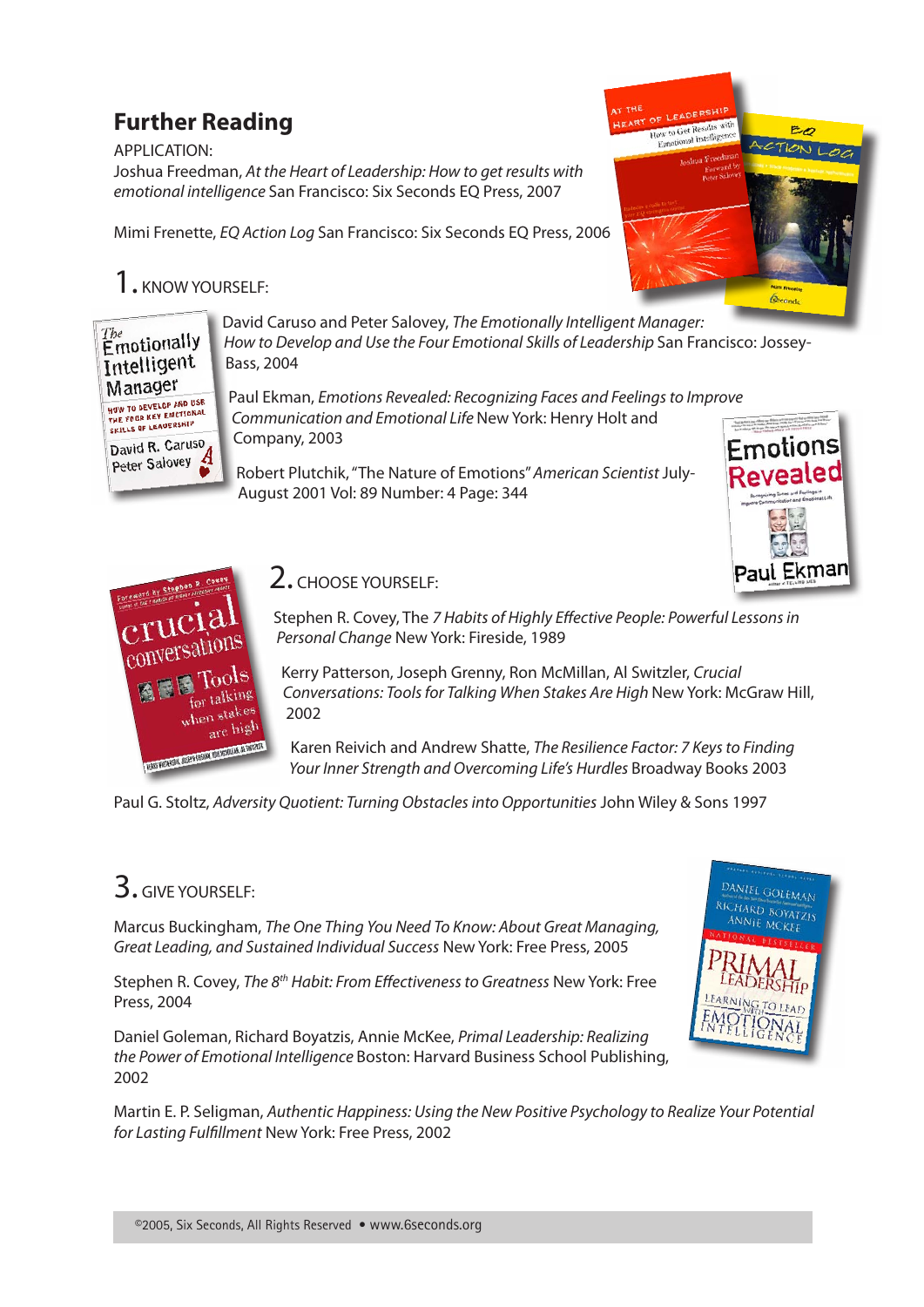#### **Further Reflection**

a) Compare and contrast. Place your two lowest scoring competencies on this Venn Diagram to compare and contrast. Give evidence or hypothesize one or more reasons for each. What overlaps, what is unique?



b) Repeat for your two highest scoring competencies.



©2005, Six Seconds, All Rights Reserved • www.6seconds.org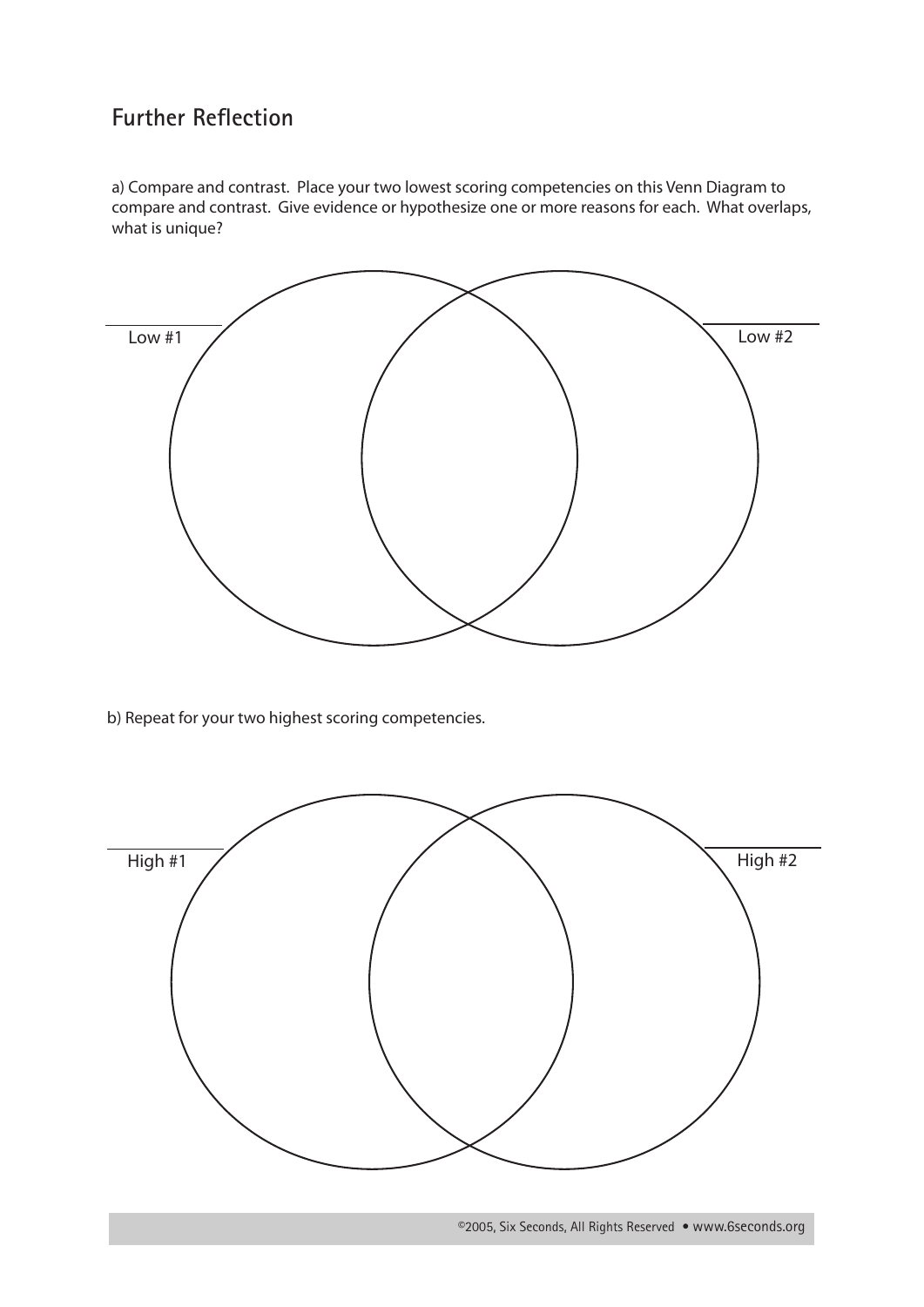#### **Get an Ally**

Identify an "EQ Ally" within your community with whom you will collaborate to increase emotional intelligence. Who is your ally?

Every 3 weeks, start a new line of this chart by setting a goal (what EQ skill to practice) and an action (how you will practice it). After each 3 weeks, score yourselves on your successful follow through then pick your new goal.

|      | Ally<br>Start |        | Me   |        | Success |
|------|---------------|--------|------|--------|---------|
| Date | Goal          | Action | Goal | Action | Score   |
|      |               |        |      |        |         |
|      |               |        |      |        |         |
|      |               |        |      |        |         |
|      |               |        |      |        |         |
|      |               |        |      |        |         |
|      |               |        |      |        |         |
|      |               |        |      |        |         |
|      |               |        |      |        |         |
|      |               |        |      |        |         |
|      |               |        |      |        |         |
|      |               |        |      |        |         |
|      |               |        |      |        |         |
|      |               |        |      |        |         |
|      |               |        |      |        |         |
|      |               |        |      |        |         |
|      |               |        |      |        |         |